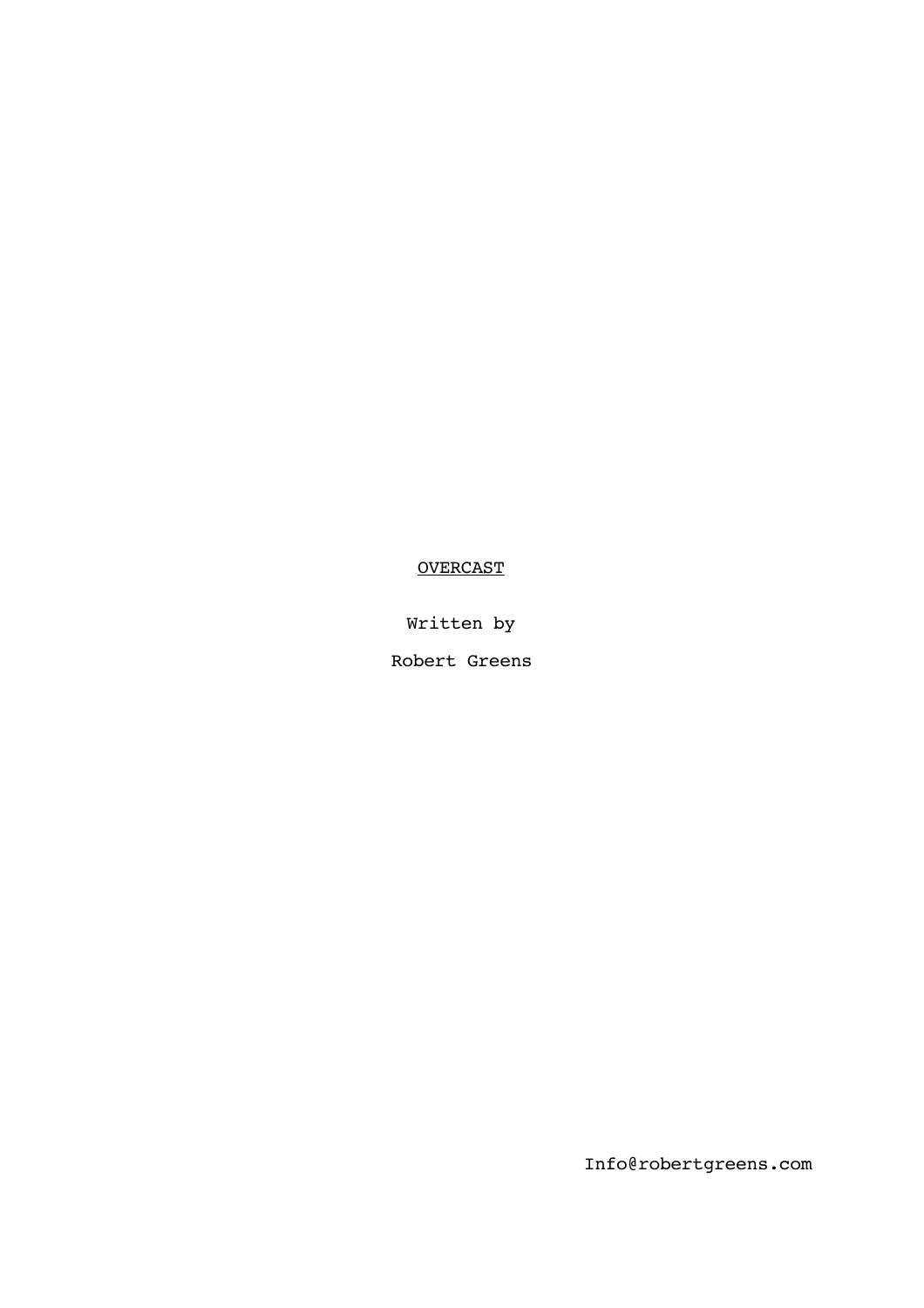## EXT. RUGGED PARK - DAY

WE PAN DOWN from grey clouds filling the sky on an overcast day to a rugged park on a hill, overlooking rows of houses.

It's a dull Sunday afternoon.

ANGIE, (25, gay and out) and her cousin, BECCA (19) sit crosslegged taking turns looking through their binoculars.

Angie loves her friends and partners too hard, often gets hurt. Becca's the (semi-) mature centre to Angie's emotional intensity. She's comfortable in her shoes, though lacks some self-confidence.

Angie feeds back to Becca what she sees.

ANGIE He's still pacing outside. (willing him on) Ring the doorbell. Ring the doorbell. He's not gonna do it. He's gonna chicken out.

BECCA Relax. He will. The rest have, so far.

ANGIE How many other men have you done this to?

BECCA Just one, or two. No more than three.

ANGIE Including Warren?

**BECCA** Excluding Warren.

ANGIE

Jesus. Becca.

Angie hands the binoculars over.

BECCA

What? Some people collect stamps, I pretend to be an available onenight lover who likes chatting to horny men online.

ANGIE Have you ever met any of them, for real?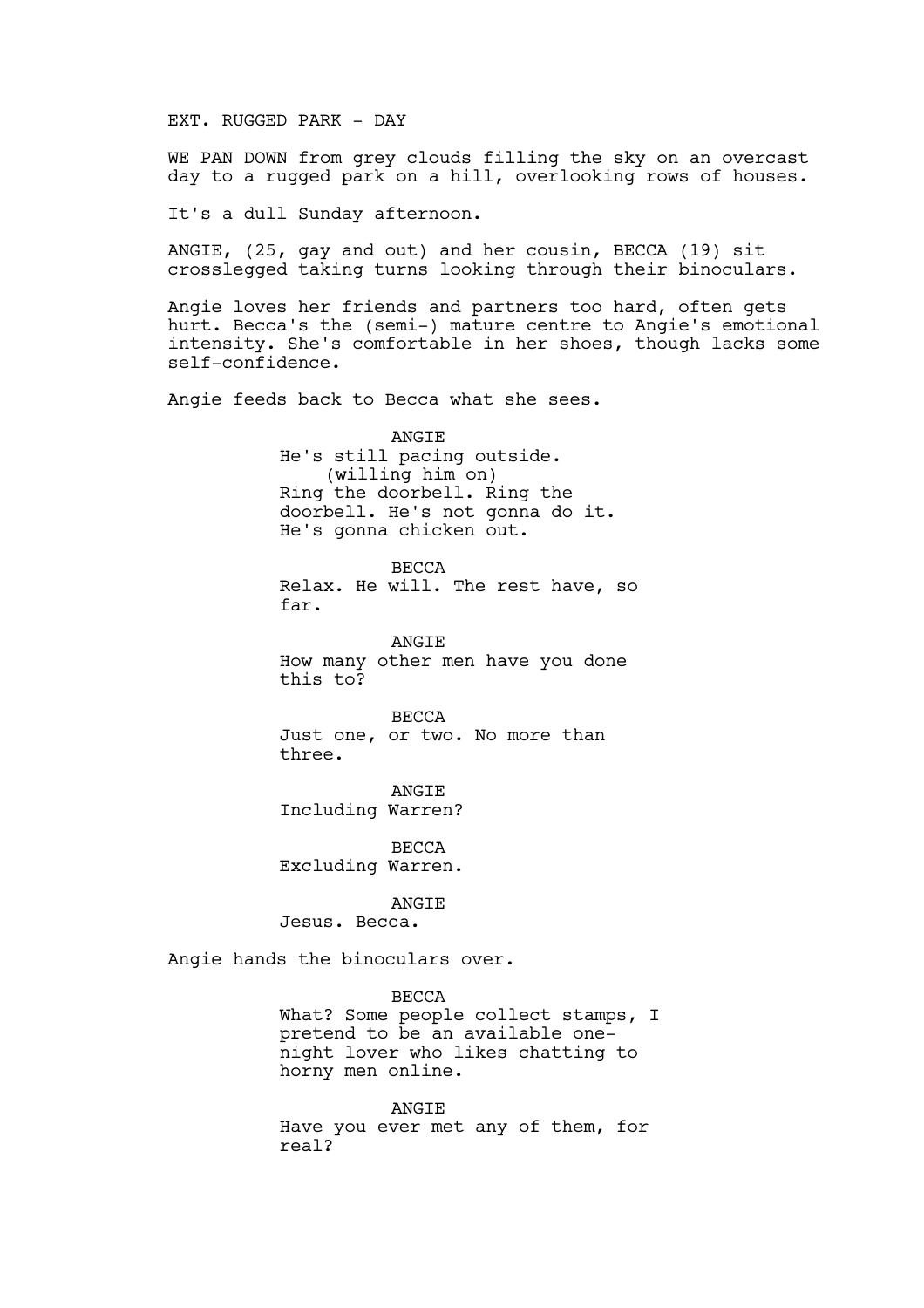BECCA Eew. No. They're all creeps.

ANGIE What usually happens?

**BECCA** Baldy usually gives them a bollocking. (excited) Warren's going for it. He's walking down the path.

ANGIE

Really? Gimme.

BINOCULARS POV: Warren, a skinny, tall young man, knocks the door to a house. The front door opens.

> BECCA (V.O.) He's at her front door, the door's opening --

ANGIE (V.O.)

My turn.

Angie grabs the binoculars back.

**ANGTE** Who's he talking to?

ANGIE'S POV: A broad, bald man rants at Warren.

BECCA

That's Baldy and his trophy wife. Looks like Warren's interrupted their afternoon delight. She's giving him an earful.

BECCA (CONT'D) Poor Warren.

ANGIE Don't feel sorry for him. You've never met him.

### BECCA

Well, kinda. He was actually quite sweet. He was the only one who didn't send me a picture of their penis.

ANGIE But he did prioritise his penis over our friendship.

BECCA Is this really about you and him?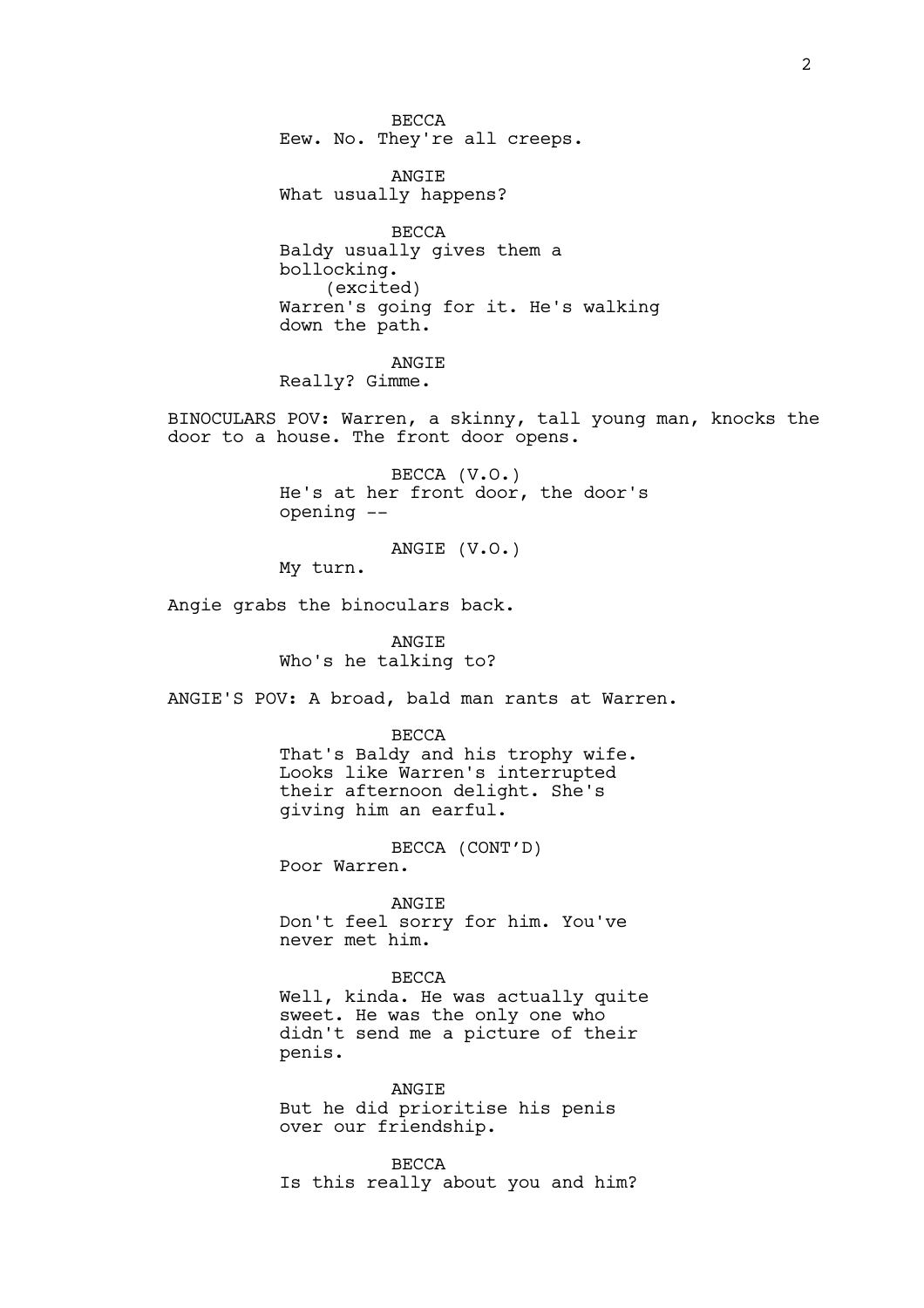### ANGIE

Fuck!

## BECCA

What?

BINOCULARS POV: Warren is chased down the path by an angry house-owner

Becca takes the binoculars.

BECCA (CONT'D) He's got a good stride on him. He wasn't lying. He does like to jog.

ANGIE He's coming this way.

BECCA Seriously? Shit. How do I look?

**ANGTE** What does that matter? He doesn't know what you look like!

Warren quickly paces to the crest of the hill a few metres away from Angie and Becca. He continues to look back to see if he's still being chased.

He doesn't see them at first. He anxiously looks back down the hill. Baldy has given up the chase but Warren is still agitated and rocked at what has just happened.

Warren catches his breath.

ANGIE (CONT'D) Hey, Warren.

She's the last person he wanted to see. They use to be friends but haven't been in touch for a while.

> WARREN Angie...Hey. Who's this, your new girlfriend?

> ANGIE This is my cousin, Becca. Say, Hi Becca.

> > **BECCA**

Hi, Becca.

**ANGTE** What are you doing on this glorious overcast day?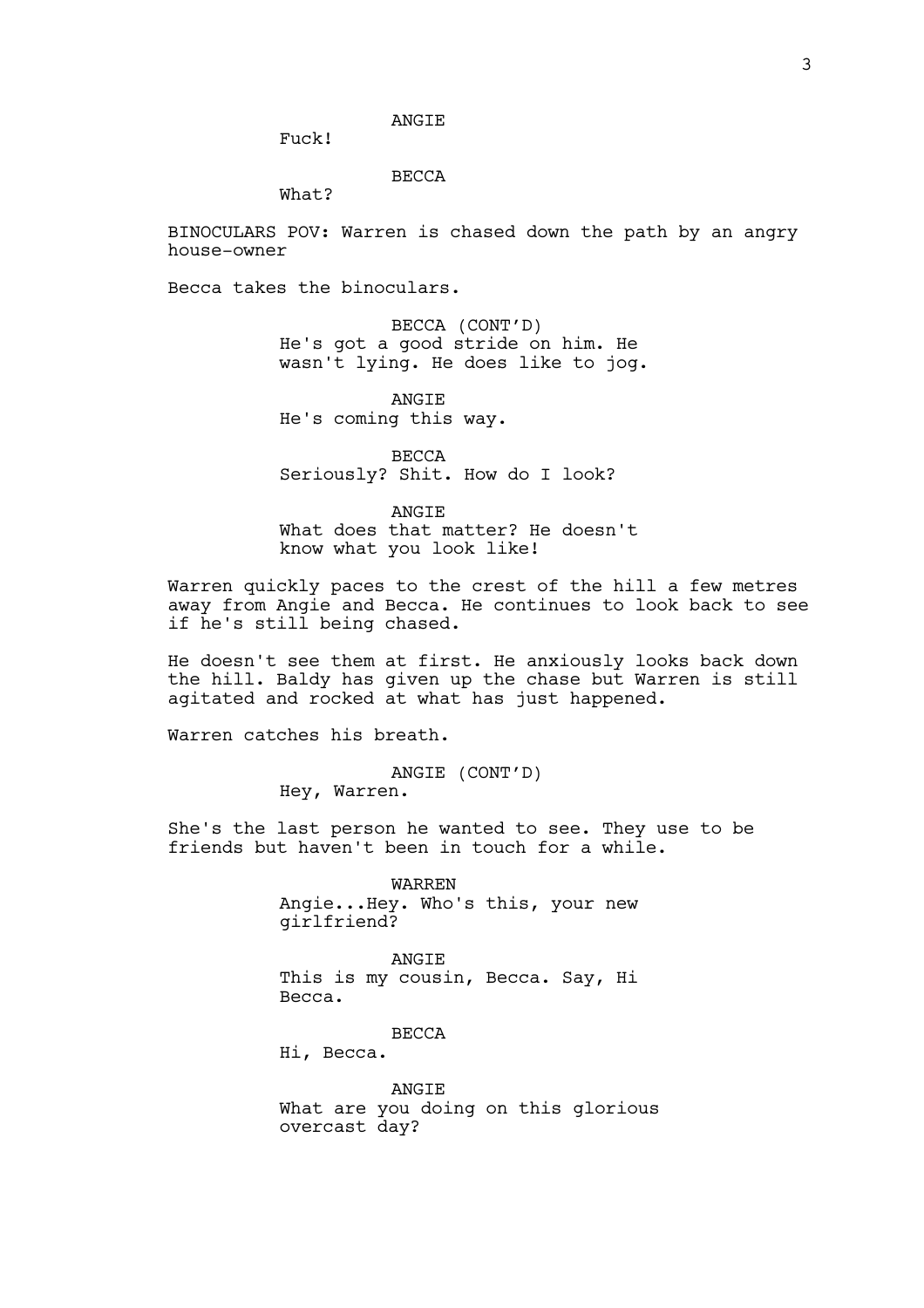WARREN Oh, you know, just taking Jarvis out for a walk.

ANGIE Yeah? Where is he?

WARREN He likes to roam, you know. (calling out) Jarvis! Jarvis!

BECCA That's the thing with invisible dogs, they just don't come when you call them.

WARREN What are you two doing? Is this the

new spot for meeting lesbos?

BECCA We're just enjoying the view.

WARREN Well, see you around. I'm late to meet a friend.

**ANGTE** Say hi to Kelly for me.

Warren stops, rejoins them.

WARREN How do you know I'm meeting Kelly?

ANGIE

Kelly Guile. Everyone knows Kelly Guile. Super-pretty. Didn't got to our school. Went to Davidson's Mains. Did she tell you she was the first in her class to have sex? Think it was on a friend's farm or a stable, behind a tractor.

BECCA Likes paint-balling, rambles, and her P.E. Teacher. Sorry, Ex-P.E. Teacher.

**ANGTE** Does Lisa know you're meeting Kelly?

WARREN

Lisa?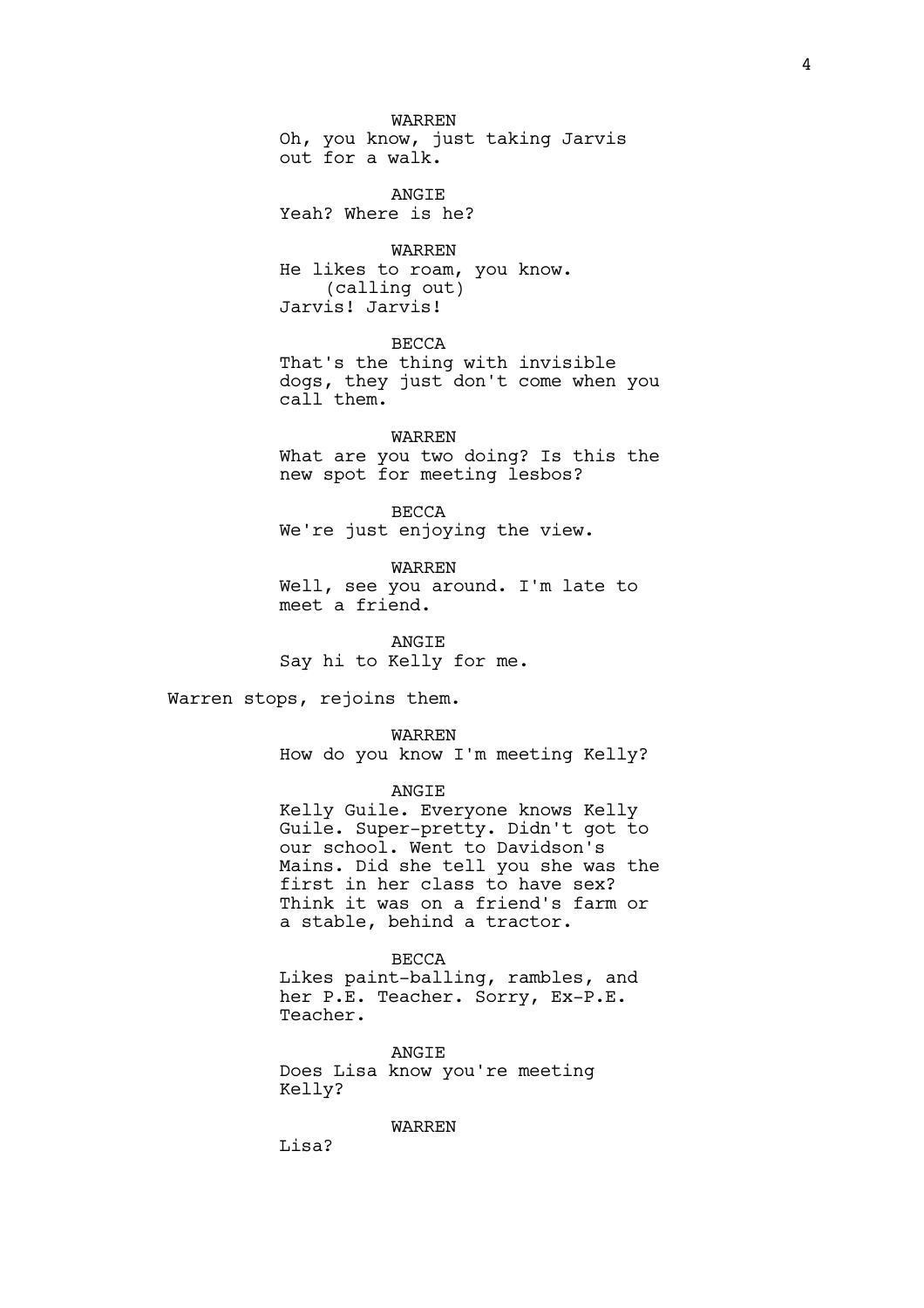ANGIE Your girlfriend. My mate.

WARREN Kelly and I are just friends. We both like rambling.

**ANGTE** Stop with the bullshit! Admit that you're a cheating scumbag.

WARREN I've never met her before!

ANGIE But you did write her enough dirty talk to fill a large pamphlet.

Warren's pride is bruised.

BECCA

Wasn't all you though, was it Warren? She sent her fair share, didn't she, you dirty baby bear?

The penny finally drops.

WARREN It was you. You're Kelly. Oh..what...how could you?

Warren body's repels at the fact his private thoughts, secrets and fantasies have been disclosed to his friend. He's humiliated and a wave of anxiety hits him, forcing him to sit down.

> ANGIE Did you really think Kelly had given you the wrong address?

> > WARREN

Why?

Becca sits next to him.

BECCA I created her to have a little fun. For what's it worth, you have a way with words. I liked our chats.

WARREN You're both sick. You need some therapy.

ANGIE Right back at ya. You were gonna cheat on her.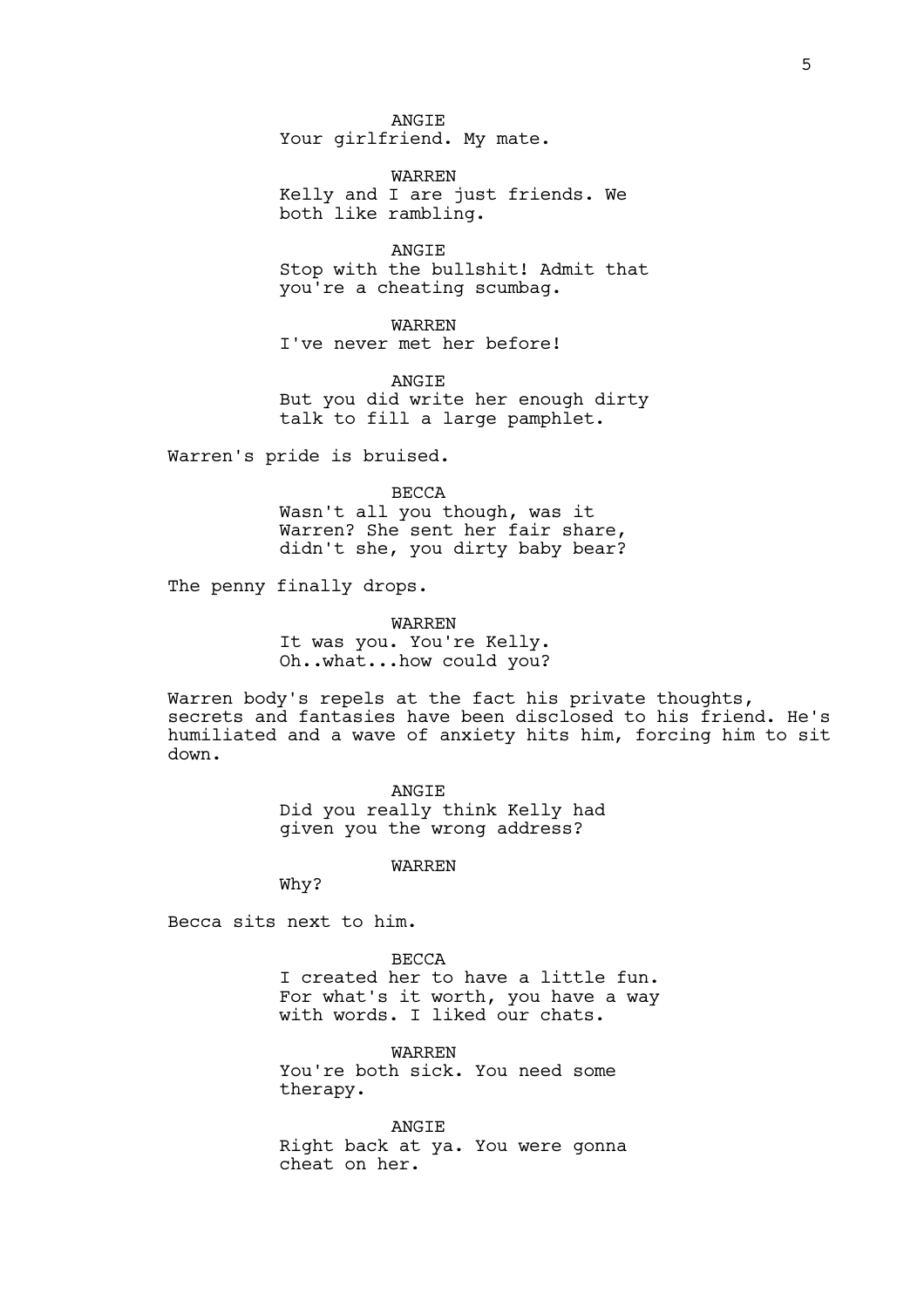#### WARREN

I wasn't cheating on Lisa.

## ANGIE

Come on, Warren.

### WARREN

Lisa and I broke up. I'm telling the truth. Things were going great, and then  $-$  was like she disappeared. Didn't answer any of my calls or messages. She's completely ghosted me. I've felt shit all week. I really liked her. I was falling in love with her.

#### ANGIE

Was it the kind of love where you want to stick your dick into someone who's not your girlfriend?

### WARREN

It's not what you think. You wouldn't understand.

## ANGIE

Try me.

### WARREN

I have to have sex before she does.

### BECCA

Why?

#### WARREN

It's the only way I can move on. If I have sex before Lisa, it won't be so bad when she's dating someone else. If she has sex before me, then I'm this single loser again, unable to get over her.

#### BECCA

You need to lighten up.

#### WARREN

What's all this really about, is this because Lisa likes me and not you?

## **ANGTE**

Fuck you.

Becca picks up the binoculars and looks through them back down the hill.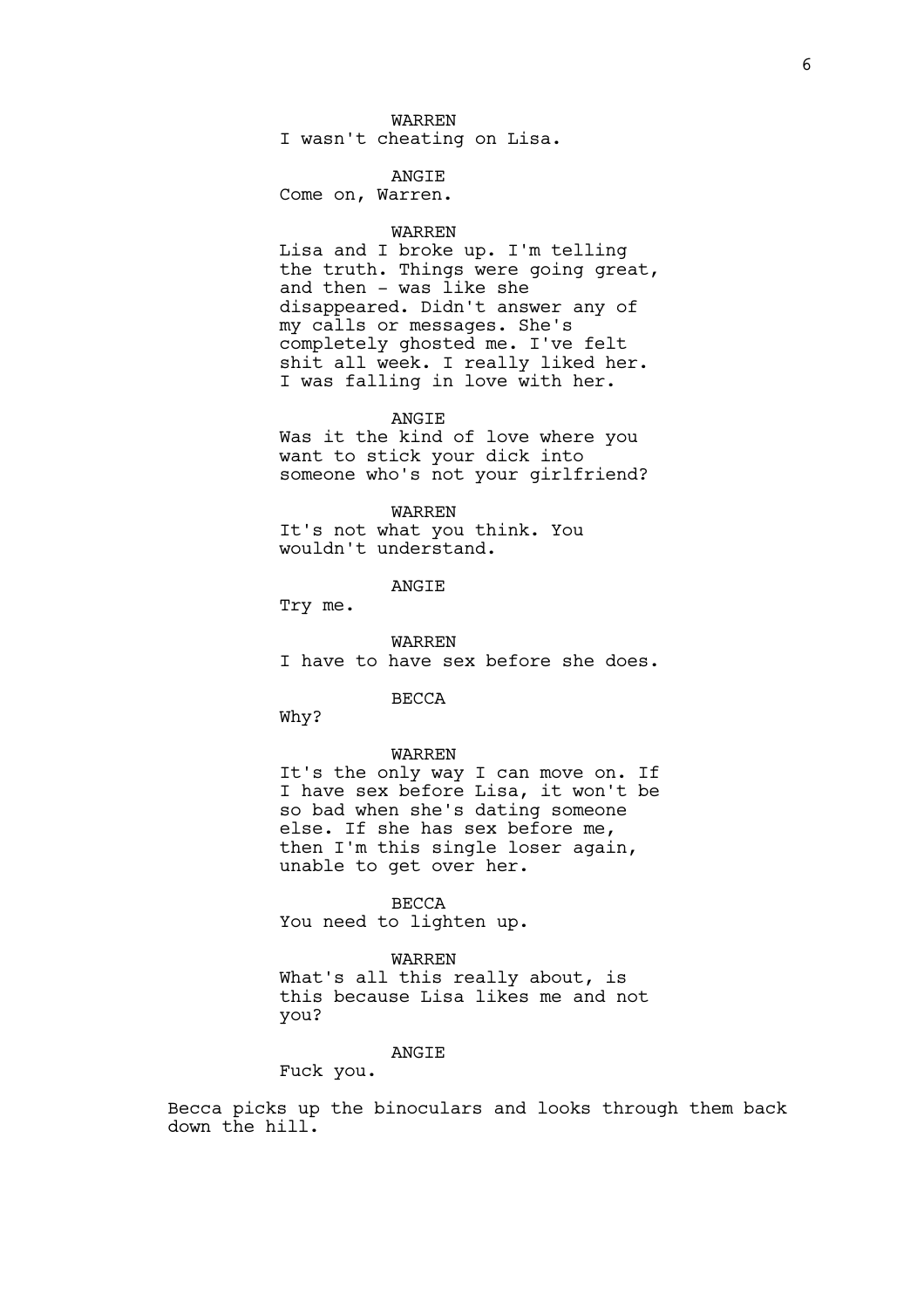BECCA Oh, here's Brian. Ah, he's brought flowers.

She continue to observe the next guy as Angie and Becca continue their conversation --

### WARREN

You think all this is gonna turn Lisa into a lesbian and fall in love with you? You can't handle that she only sees you as a mate.

BECCA He's walking down the path.

ANGIE Lisa and I were a couple.

BECCA He's running back up the path.

Becca puts down the binoculars.

WARREN

What? You two? She's not gay.

ANGIE She wasn't out-out, but, for a

while, we were together in our private bubble. And then things gradually escalated, as they do, and we were going to do it, you know, for the first time.

INT. ANGIE'S HOUSE - LIVING ROOM - NIGHT

The room is lit and decorated for a romantic evening in.

ANGIE (V.O.) I had the whole night planned, got some good food, some wine, got the place to myself.

SERIES OF SHOTS:

- A hand pours two glasses of white wine

- A packet of crisps are unloaded into a bowl

EXT. RUGGED PARK - BACK TO PRESENT

ANGIE And then, on the night she didn't show. And she's not been in touch since. (MORE)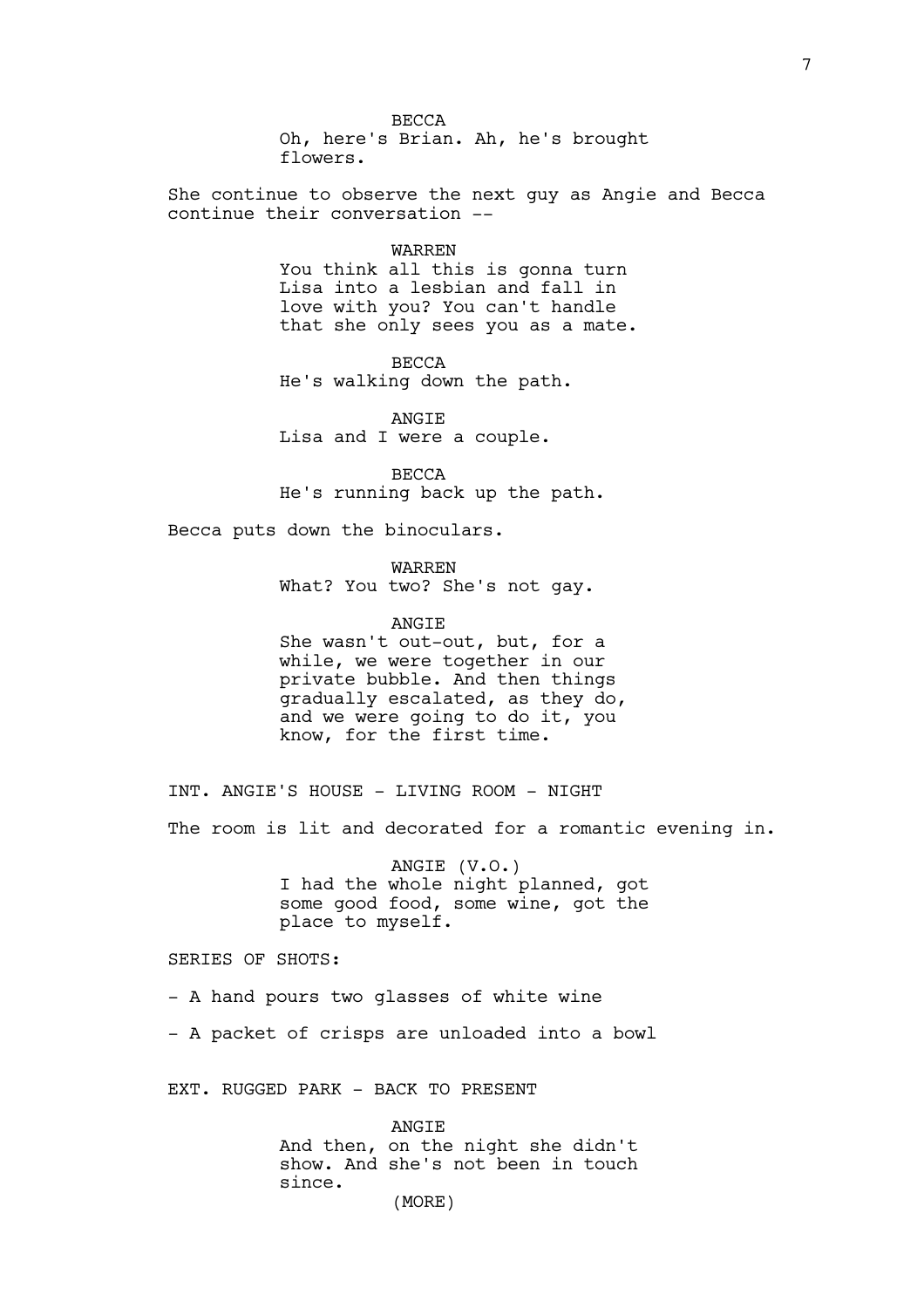The next thing I hear is she's shagging you. You knew that I liked her, but that didn't stop you, did it? ANGIE (CONT'D)

WARREN Why didn't you tell me?

ANGIE No one knew.

## WARREN

Ang, I'm sorry. I wasn't thinking. I'm sorry I never told you about Lisa.

ANGIE She really did a number on both of us. (beat) What did I see in her? She never paid for any drink, let alone a meal.

ANGIE (CONT'D) Same here. She took a decade to get ready. Would she hold your hand, even when there was no one around?

## WARREN

Nope.

## ANGIE

Me too. She never wanted to see the same film as me.

## WARREN

(a joke) Oh. That's funny, she loved my taste in films. We were always at the cinema.

## ANGIE

(mocking) Fuck off.

BECCA Why are either of you mourning this woman? She's awful.

ANGTE. You wouldn't understand. You don't know her.

WARREN She's right. Let's forget about her.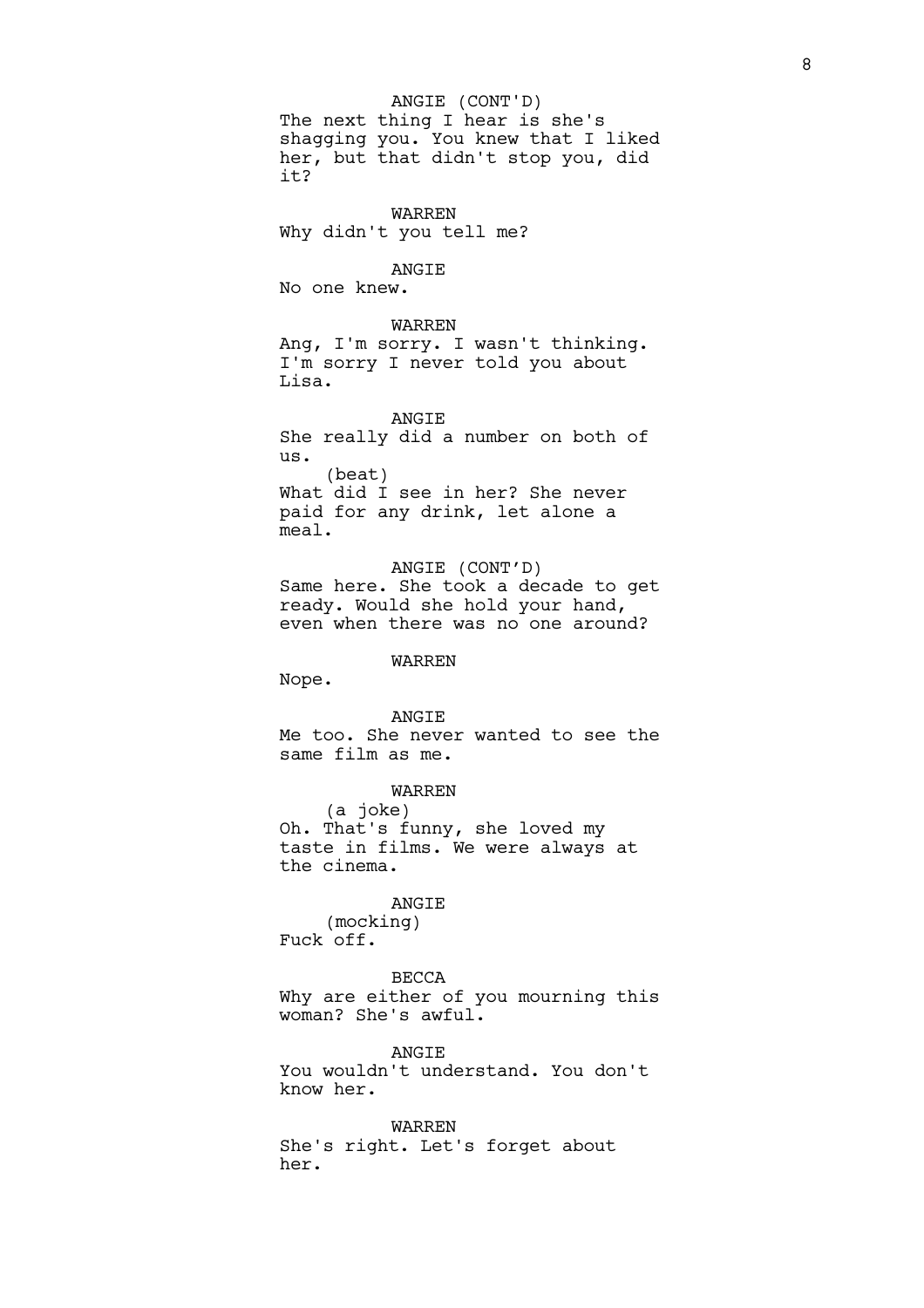BECCA

I know Lisa. She's stuck-up, boring, and self-centred.

ANGIE How would you know?

**BECCA** Kelly's been chatting to her.

WARREN

ANGIE

What?

What?

BECCA (CONT'D) She has a filthy mouth. She's just as bad as Brian down there...

Becca looks through the binoculars.

BECCA (CONT'D) ...Oh, Brian's gone.

WARREN

We shouldn't be moping around up here about what has or hasn't happened. Lisa needs to learn a lesson.

BECCA

What, something like, invite her over for what she thinks is an afternoon of love making, when it's really a stranger's house who's getting really annoyed about people asking to see a girl called Kelly?

ANGIE

You didn't?

WARREN

Really?

BECCA

Yep.

Angie picks up the binoculars, scans for signs of Lisa.

BECCA (CONT'D) She should be here any minute.

WARREN She won't show. She stood both of us up before.

BECCA Well, we'll just have to wait and see.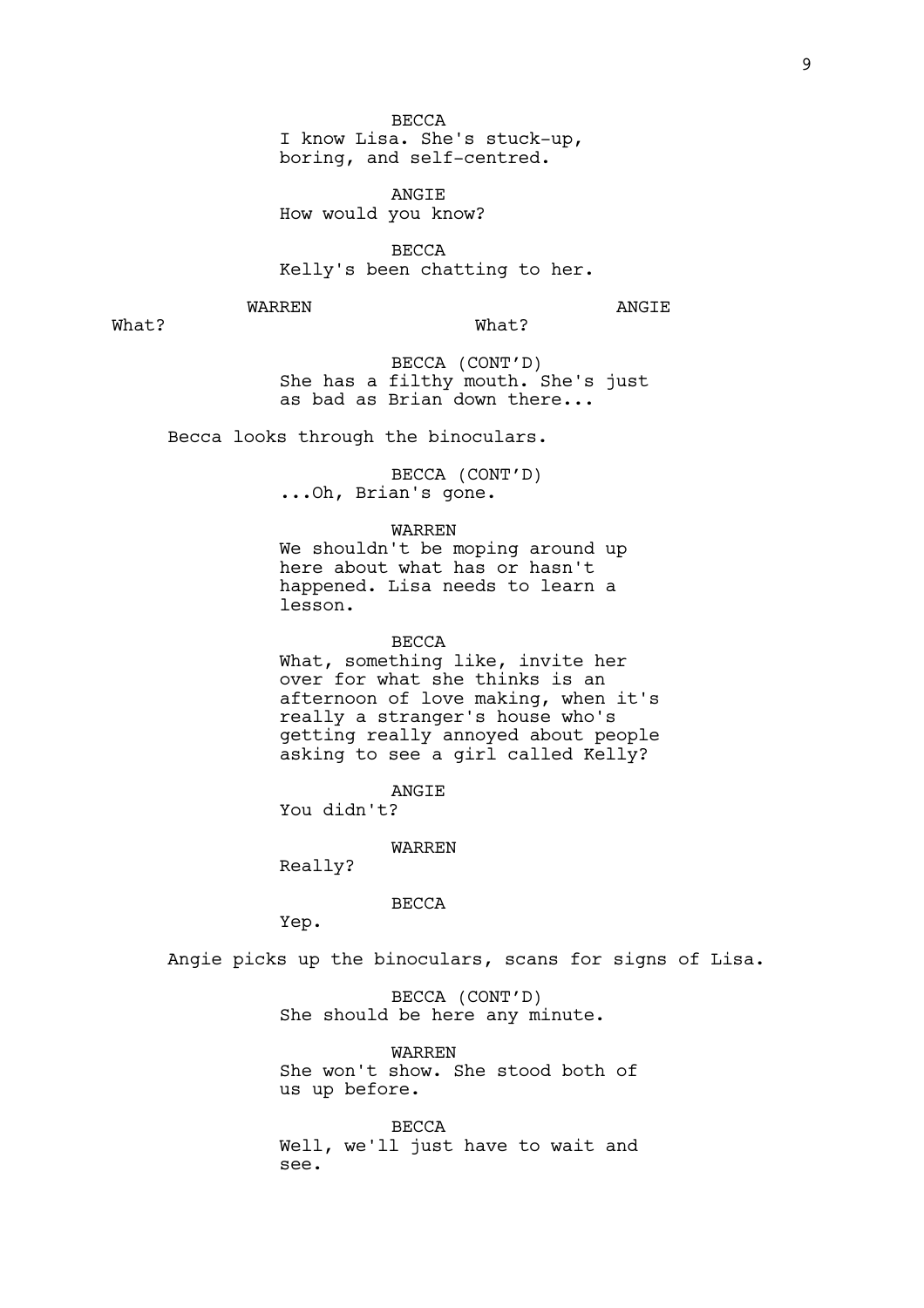All three sit down on the grass, and wait. Becca sits next to Warren. After a beat --

> BECCA (CONT'D) (to Warren) So..have you still got that itch you want scratched?

> > WARREN

So, what, now you're some experienced younger woman, who knows what she wants, blah, blah, blah, blah, blah.

BECCA No. I'm a Virgin.

Warren looks at her incredulously.

BECCCA (off his reaction) I am. I'm okay with it.

WARREN How old are you?

BECCA I'm nineteen.

WARREN

That true?

ANGIE (to Warren)

Yes, it is.

(to Becca) And no, you're not okay with it. You're all doom and gloom like it's some grey cloud hanging over you. (pronouncing a label) Virgin.

BECCA Yeah, well. I've had enough. I'm not gonna let that fact affect me no more. (to Warren) You wanna sleep with someone? I'll sleep with you.

**ANGTE** No, you won't.

**BECCA** Yes, I will. I want to.

Warren thinks about the proposition. Then, finally --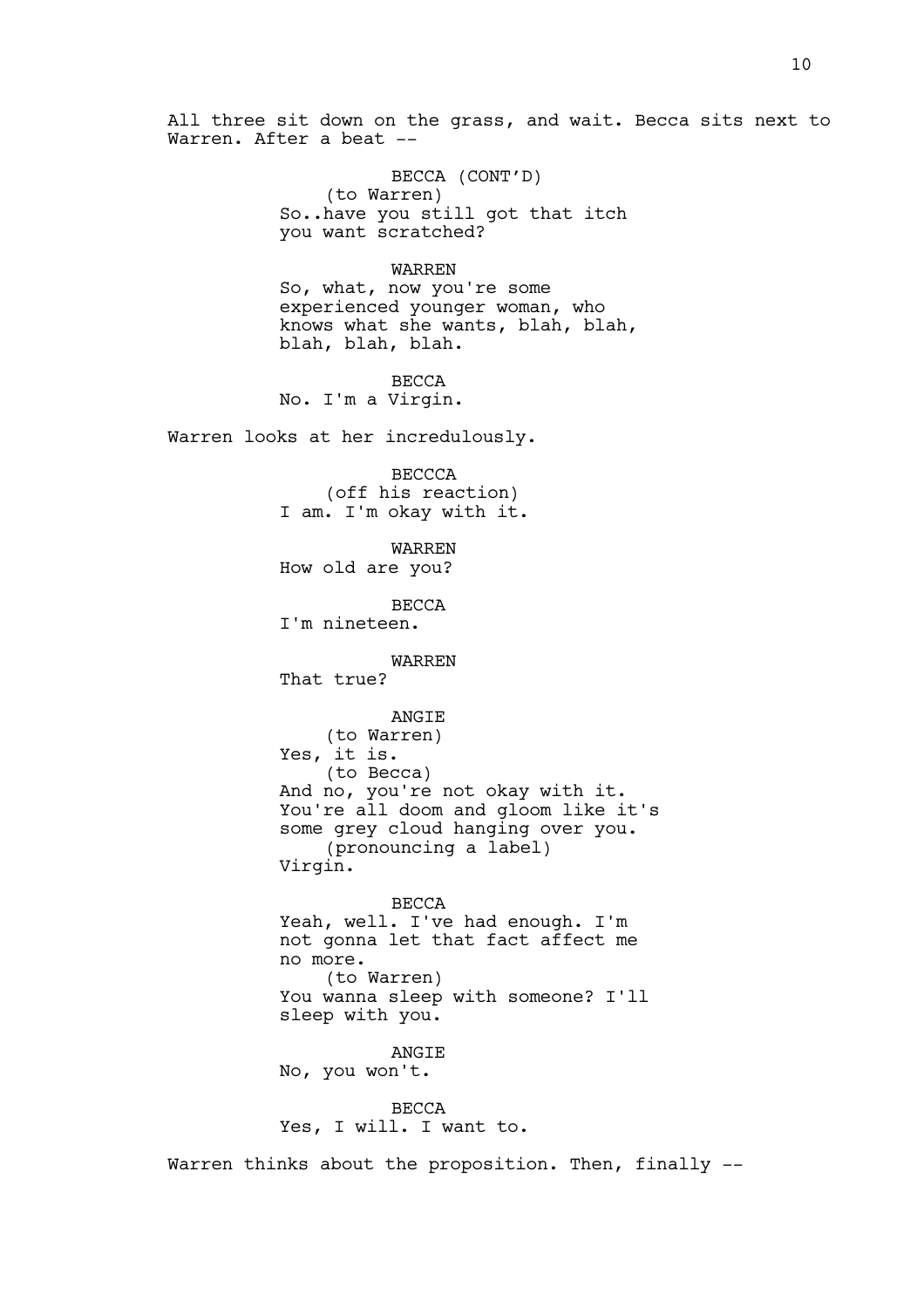WARREN Nah, you're alright.

BECCA Well, don't hold back.

WARREN You're not my type.

BECCA Is that right? You liked my messages, though didn't you. When you wanted to...

Becca whispers into his ear.

WARREN I might have exaggerated a few things.

ANGIE Jeez, Warren. I thought you and Lisa were the best of lovers?

Warren feels it's time to come clean.

WARREN Well, actually, Lisa and I...We never did it. At first, she was really keen. But it always felt forced. But what did I care? She's a good-looking lady. When someone like her shows you the smallest of interest, you don't think if you really like them.

INT. WARREN'S HOUSE - LIVING ROOM - NIGHT The room is lit and decorated for a romantic evening in.

> WARREN So...we set a date. Got rid of my folks. Bought some nice wine. But that was the night she didn't turn up. And I haven't hear from her since.

SERIES OF SHOTS:

- A hand pours two glasses of red wine

- A romantic track is chosen on a smart phone connected to speakers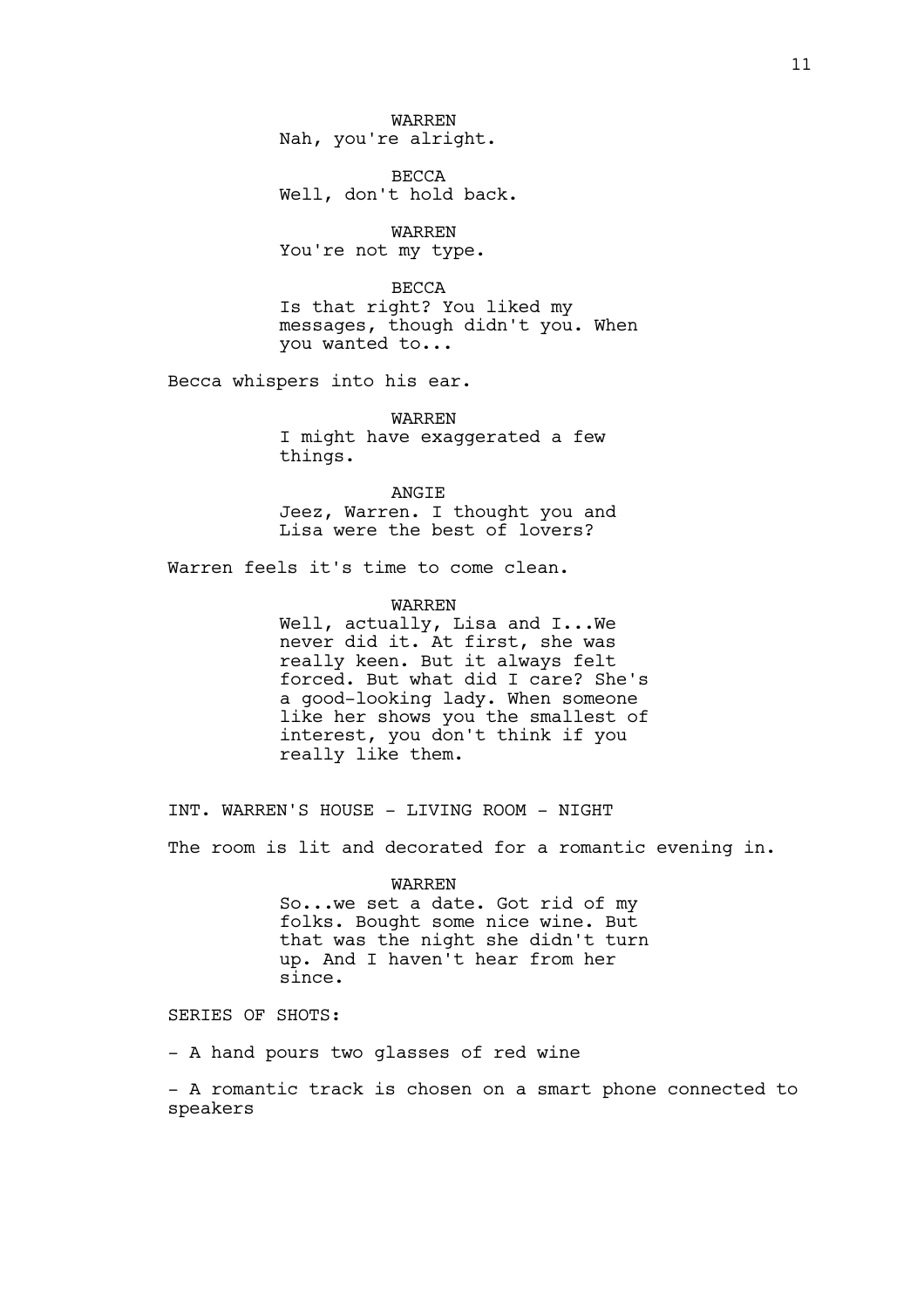EXT. RUGGED PARK - BACK TO PRESENT

BECCA But you have done it.

WARREN Of course I have!

Angie and Becca see through his lie.

ANGIE Of course you have.

WARREN

I have.

BECCA It's okay, Warren. (realising) Hey! We're  $a11$  --

ANGIE -- Don't say it.

All three look down the hill. Angie picks up the binoculars. BINOCULARS POV: Lisa's car in the distance.

> ANGIE (CONT'D) I think that's Lisa pulling up now, in the Renault Clio.

Angie hands him the binoculars.

WARREN (looking through them) Holy shit.

Angie takes the binoculars from Warren, and periodically checks Lisa's location.

> WARREN (CONT'D) I can't believe she actually showed.

BECCA What can I say? I have a way with words.

**ANGTE** She's just pacing up and down outside.

WARREN (willing her on) Go on, ring the doorbell. Ring the doorbell.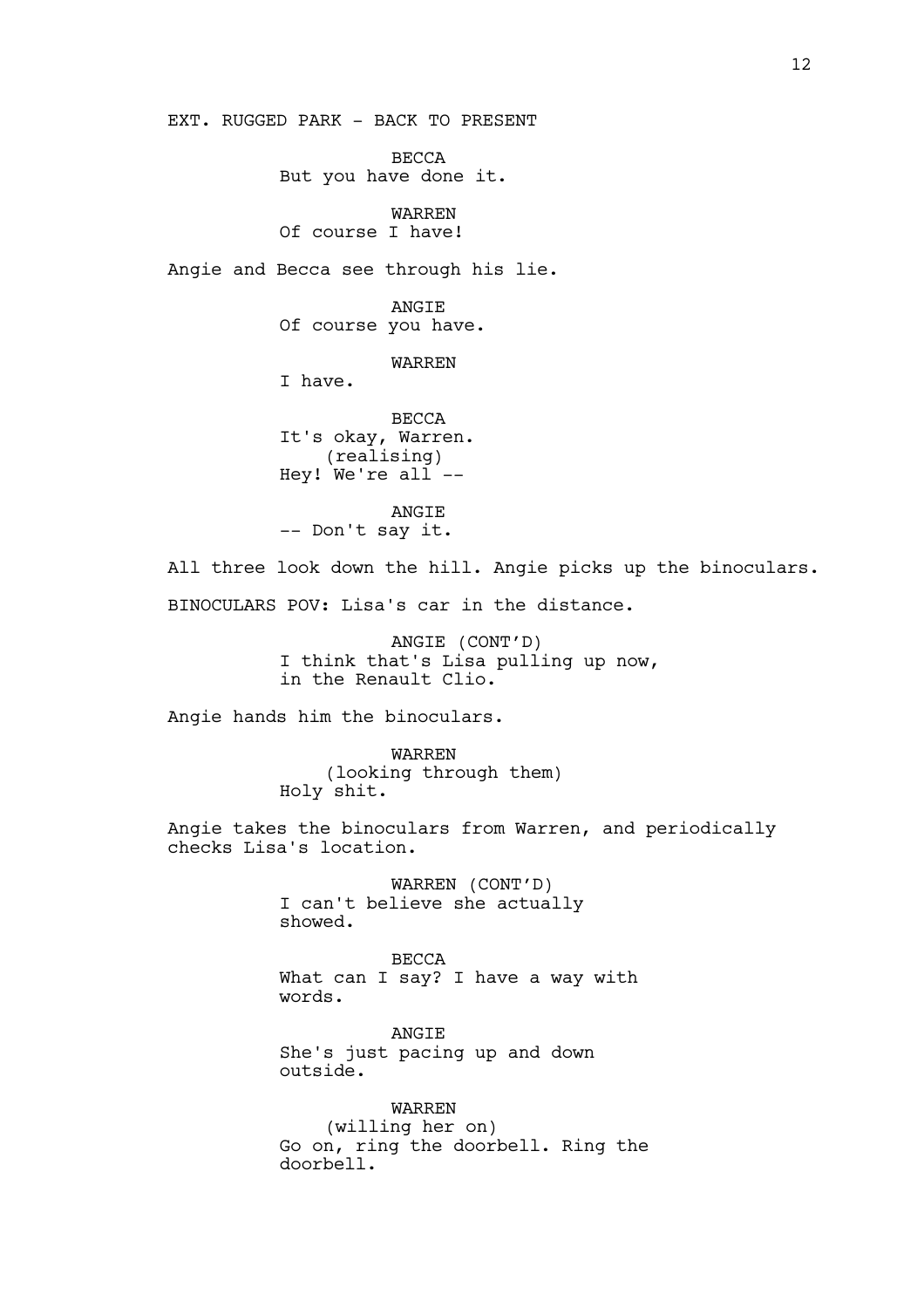ANGIE We should stop this.

BECCA No. She deserves this. It's Karma.

WARREN She's gonna chicken out.

## BECCA

Be patient. Look.

BECCA'S POV: LISA walking down the path, and rings the doorbell.

## ANGIE

Oh, Jesus.

**BECCA** Trophy Wife is talking to her. Oh, hello, Baldy.

ANGIE They're pointing up here.

Lisa walks back up the path.

WARREN Christ, she's making her way up here. I'm outta here. (to Becca) Fancy a drink?

BECCA Yeah, alright.

ANGIE She's getting closer.

BECCA Come on, Angie. Let's go.

# ANGIE

In a minute.

WARREN She's not worth it.

ANGIE I'll meet you there.

BECCA (to Warren) Come on, let's go.

Becca and Warren walk away over the crest of the hill.